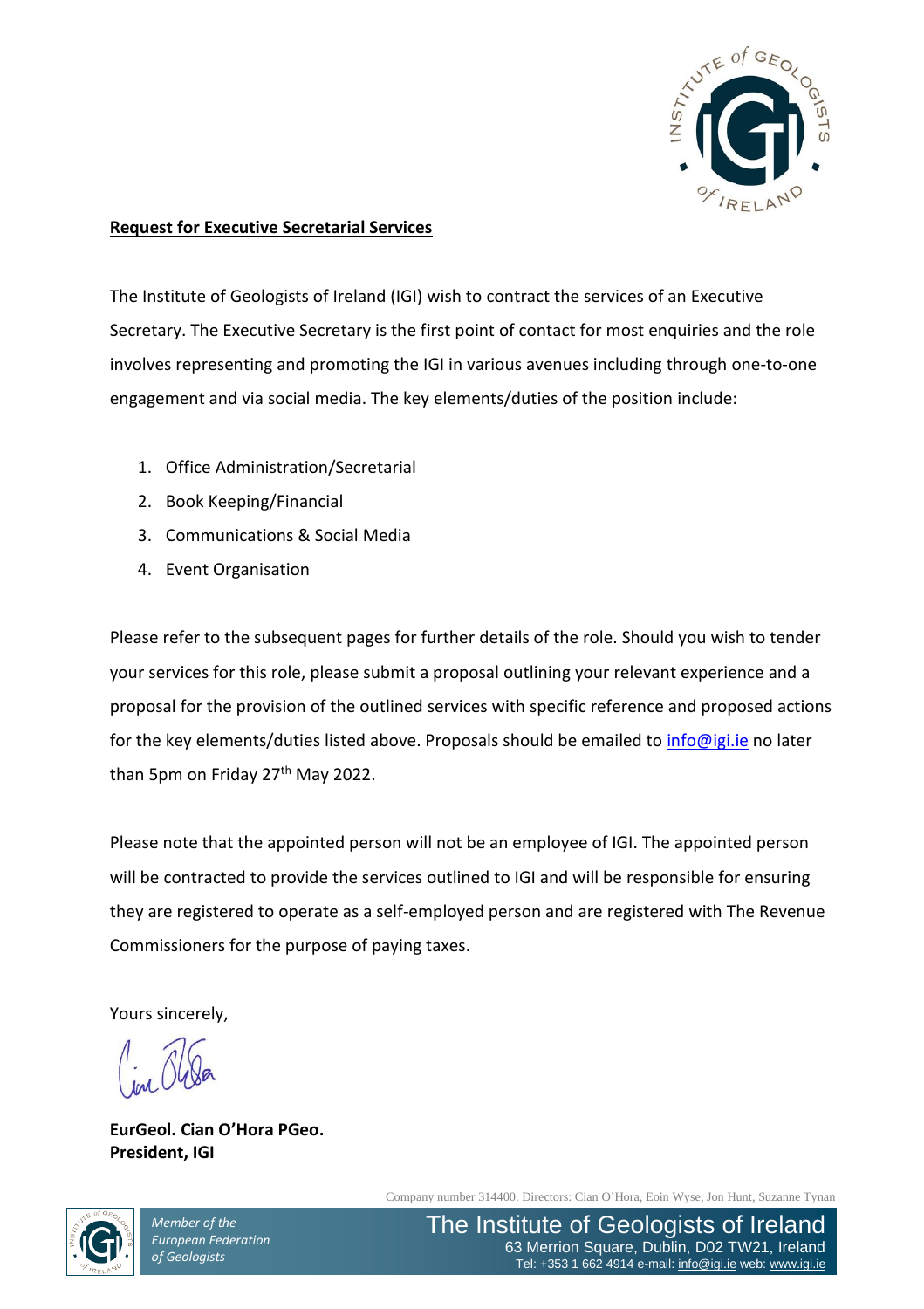

# **IGI Executive Secretary – Job Specification**

# **1.0 Key Elements/Duties**

### **1.1 Office Administration/Secretarial Duties:**

- Respond to routine enquires received from IGI members, other geoscience organisations and members of the public – phone and email
- Maintain membership database and update as required
- Issue call for annual filing of CPD and fees to the membership
- Record and file CPD records
- Record and file fees received
- Post liaise with office manager in RSAI, 63 Merrion Square, Dublin 2 (IGI postal address) to receive post, distribute as required
- Assist the various committees, working groups and Board Members with their duties
- Process applications for membership received and liaise with and support the Validation Committee in arranging interviews, respond to queries from potential applicants
- Issue certificates of membership to newly elected members, notify them and update the database accordingly
- Provide administration support to a number of associated groups which are chaired by the IGI including the Irish Geoscience Network and Heads of Geoscience Group; co-ordinate the meetings and compile minutes and reports
- Provide administration support in organisation of the IGIs Annual General Meeting, preparation of Annual Report and provide assistance to Board Members in preparation of AGM presentations
- Issue a monthly Office Report to the Board in advance of their monthly Board Meeting
- Assist the Board in meeting the IGI's obligations to the Charities Regulator

### **1.2 Booking Keeping/Financial Duties:**

- Maintain books of accounts on a monthly basis, entering all transactions into an Excel spreadsheet
- Maintain records of bank statements
- Maintain a clear, well structured computer filing system for all files relating to accounting, banking, invoices (payable and receivable)
- Liaise with bank as required
- Complete online banking and PayPal transactions and incorporate same into book keeping procedures
- Record and Lodge cheques received
- Efficiently process all invoices received, payments and follow-up as necessary in a timely manner
- Issue individual membership invoices to the membership each January

Company number 314400. Directors: Cian O'Hora, Eoin Wyse, Jon Hunt, Suzanne Tynan

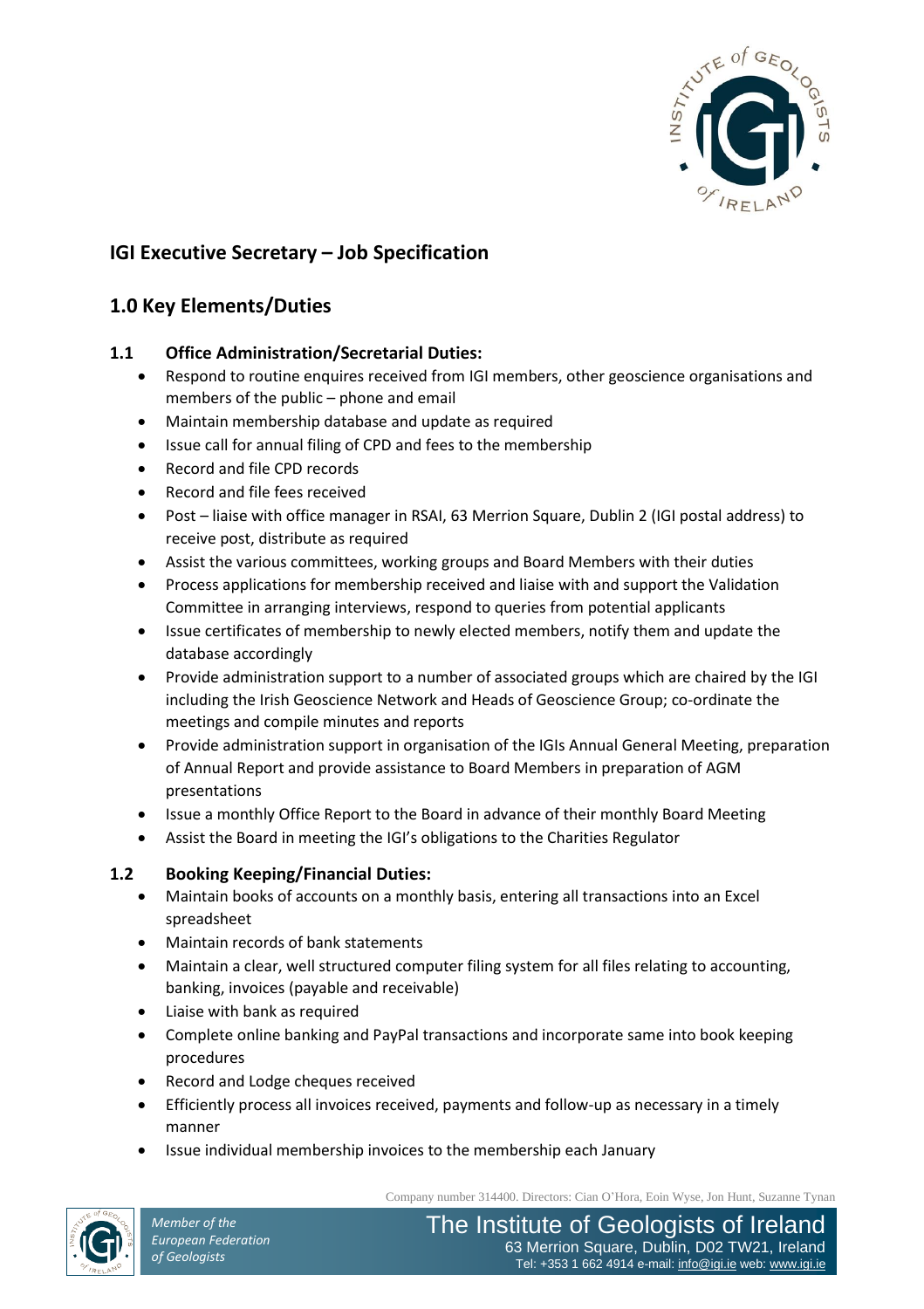

- Maintain soft and hard copies of all invoices, banking, receipts, etc
- Issue a monthly report to the Treasurer prior to Board Meetings and assist Treasurer as required in compilation of annual budgets, checking figures/costs/expenses/income etc
- Prepare accounts spreadsheet for annual Audit, liaise with auditor and furnish required paperwork and respond to queries

## **1.3 Communications & Social Media Duties:**

- Foster and develop communication between the IGI membership and office
- Social media work with the Board to promote the IGI via various social media channels including Twitter and LinkedIN
- Compile and Issue a weekly Members Bulletin
- Maintain communications databases and mailing lists
- Liaise with webmaster to update content on IGI website as required

### **1.4 Event Organisation:**

- Hire venues as required for events
- Organise catering as required for events
- Provide logistical and administration support for various events e.g. registration, receiving payments, advertising courses, name badges, hand-outs etc
- Arrangements for guest speakers
- Arrange gifts/awards as the Board may specify

# **2.0 Required Skills:**

- The role requires a high level of organisation with the ability to create and maintain a variety of clear and logical filing systems both in hard and soft copy
- The role requires initiative and the ability to work under one's own instruction
- IT skills: proficient in the use of Microsoft Office, proficient use of online banking and money handling systems (i.e. PayPal)
- Accurate and precise recording of data and information, with the ability to prioritise, reproduce or summarise same
- Capable of planning for the requirements of the role, the needs of the Institute and of the Board Members and adjusting those plans accordingly
- A full clean drivers licence
- A knowledge of the geoscience industry and community within Ireland is a definite advantage
- Excellent communication skills
- It is essential that the role is carried out with due regard to confidentiality and discretion



Company number 314400. Directors: Cian O'Hora, Eoin Wyse, Jon Hunt, Suzanne Tynan